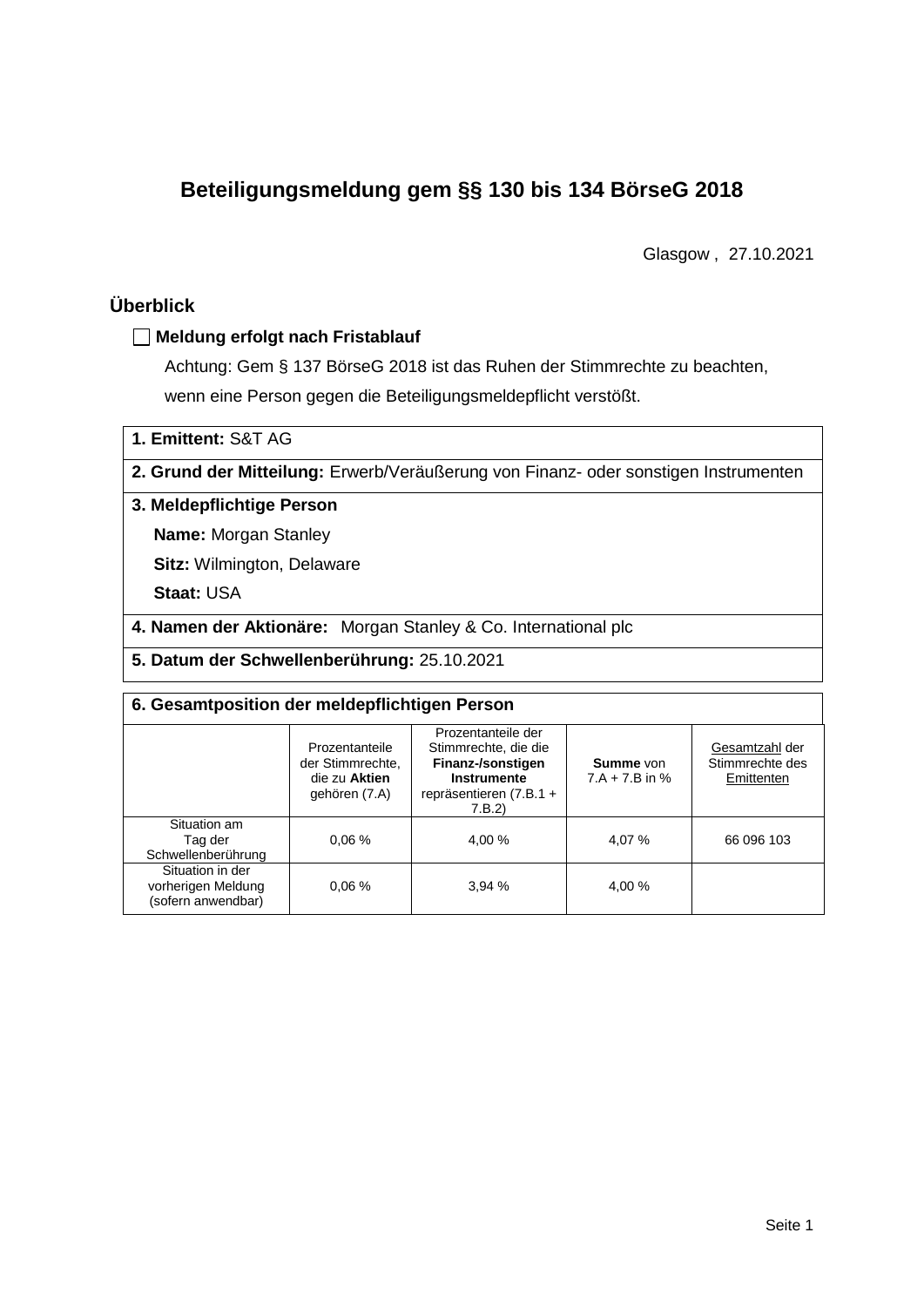# **Details**

# **7. Details über die gehaltenen Instrumente am Tag der Berührung der Schwelle:**

| A: Stimmrechte, die zu Aktien gehören |                                    |                                         |                                  |                                    |  |  |
|---------------------------------------|------------------------------------|-----------------------------------------|----------------------------------|------------------------------------|--|--|
|                                       | Anzahl der Stimmrechte             |                                         | Prozentanteil der Stimmrechte    |                                    |  |  |
| <b>ISIN der Aktien</b>                | Direkt<br>$(S$ 130 BörseG<br>2018) | Indirekt<br>$(S$ 133 Börse $G$<br>2018) | Direkt<br>(§ 130 BörseG<br>2018) | Indirekt<br>(§ 133 BörseG<br>2018) |  |  |
| AT0000A0E9W5                          |                                    | 42 270                                  |                                  | 0.06%                              |  |  |
| Subsumme A                            | 42 270                             |                                         |                                  | 0.06%                              |  |  |

| B 1: Finanzinstrumente / sonstige Instrumente gem § 131 Abs 1 Z 1 BörseG 2018 |              |                |                                                         |                                  |  |
|-------------------------------------------------------------------------------|--------------|----------------|---------------------------------------------------------|----------------------------------|--|
| Art des Instruments                                                           | Verfalldatum | Ausübungsfrist | Anzahl der Stimmrechte<br>die erworben werden<br>können | Prozentanteil der<br>Stimmrechte |  |
| Right of recall over<br>securities lending<br>agreements                      | at any time  | at any time    | 2 2 1 5 8 1                                             | 3.35%                            |  |
|                                                                               |              | Subsumme B.1   | 2 211 581                                               | 3.35%                            |  |

| B 2: Finanzinstrumente / sonstige Instrumente gem § 131 Abs 1 Z 2 BörseG 2018 |                                     |                |                                    |                           |                                     |
|-------------------------------------------------------------------------------|-------------------------------------|----------------|------------------------------------|---------------------------|-------------------------------------|
| Art des<br>Instruments                                                        | Verfalldatum                        | Ausübungsfrist | Physisches oder<br>Cash Settlement | Anzahl der<br>Stimmrechte | Prozentanteil<br>der<br>Stimmrechte |
| <b>Equity Swap</b>                                                            | From<br>21.01.2022 to<br>15.09.2025 | at any time    | Cash                               | 434 596                   | 0.66%                               |
| <b>Retail Structured</b><br>Product                                           | 06.08.2068                          | at any time    | Cash                               | 45                        | 0.00%                               |
|                                                                               |                                     |                | Subsumme B.2                       | 434 641                   | 0.66%                               |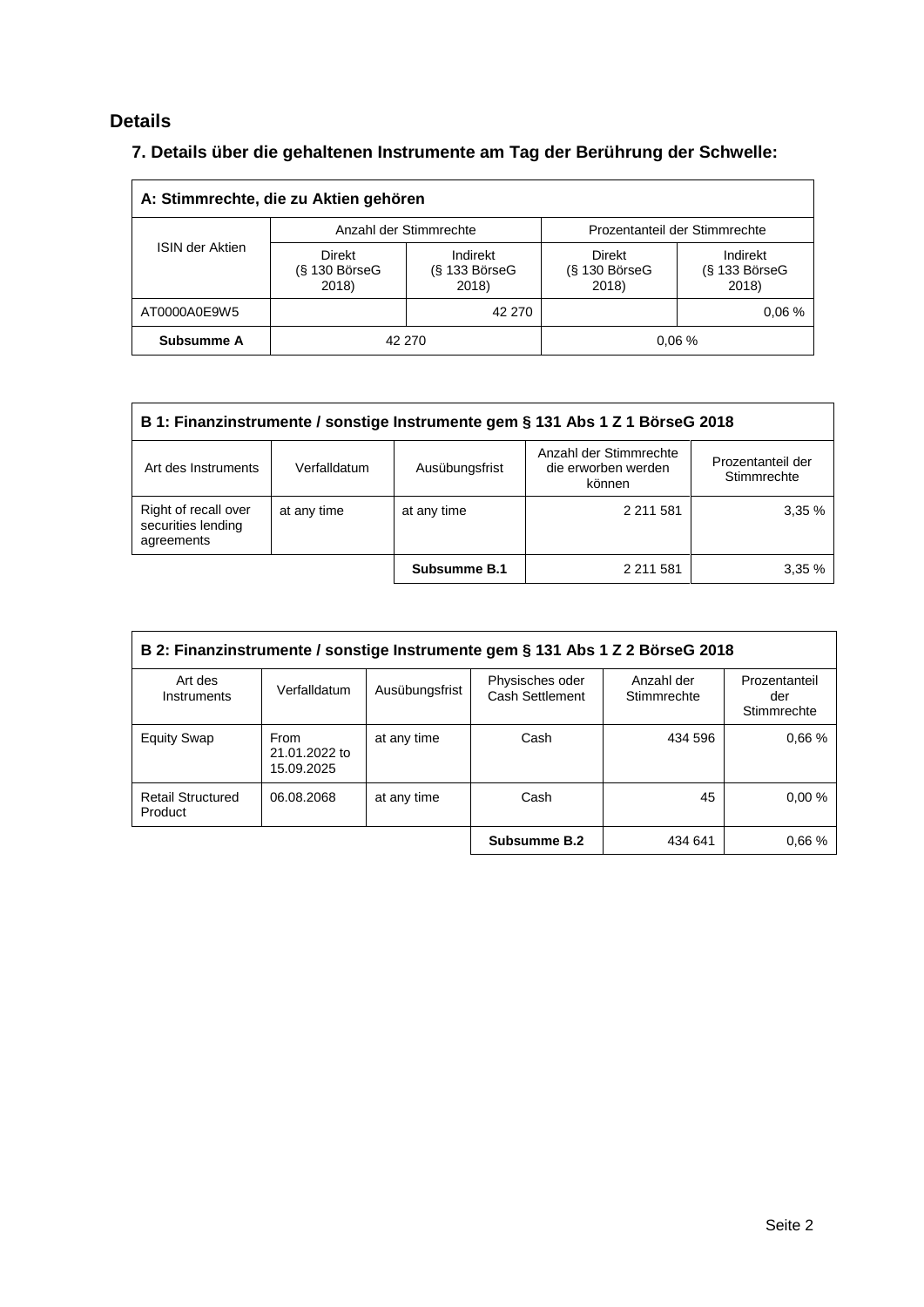### **8. Information in Bezug auf die meldepflichtige Person:**

Die meldepflichtige Person (Punkt 3) wird nicht von einer natürlichen/juristischen Person kontrolliert und kontrolliert auch keine andere Person, die direkt oder indirekt Instrumente am Emittenten hält.

 $\boxtimes$  Volle Kette der kontrollierten Unternehmen, über die die Stimmrechte und/oder Finanz-/sonstigen Instrumente gehalten werden, beginnend mit der obersten kontrollierenden natürlichen oder juristischen Person:

| Ziffer                  | <b>Name</b>                                            | Direkt kontrolliert<br>durch Ziffer | Direkt gehaltene<br>Stimmrechte in<br>Aktien (%) | Direkt gehaltene<br>Finanz-<br>/sonstige<br>Instrumente (%) | Total von beiden<br>$(\%)$ |
|-------------------------|--------------------------------------------------------|-------------------------------------|--------------------------------------------------|-------------------------------------------------------------|----------------------------|
| $\mathbf{1}$            | <b>Morgan Stanley</b>                                  |                                     |                                                  |                                                             |                            |
| $\overline{c}$          | Morgan Stanley<br>Capital<br>Management,<br><b>LLC</b> | 1                                   |                                                  |                                                             |                            |
| $\mathbf{3}$            | <b>Morgan Stanley</b><br>Domestic<br>Holdings, Inc.    | $\overline{2}$                      |                                                  |                                                             |                            |
| $\overline{\mathbf{4}}$ | Morgan Stanley<br>& Co. LLC                            | 3                                   | 0,00 %                                           | 1,99 %                                                      | 1,99 %                     |
| 5                       | <b>Prime Dealer</b><br>Services Corp.                  | 4                                   | 0.00%                                            | 0,02%                                                       | 0,02%                      |
| 6                       | Morgan Stanley<br>International<br>Holdings Inc.       | 1                                   |                                                  |                                                             |                            |
| $\overline{7}$          | Morgan Stanley<br>International<br>Limited             | 6                                   |                                                  |                                                             |                            |
| 8                       | Morgan Stanley<br>Investments<br>(UK)                  | 7                                   |                                                  |                                                             |                            |
| 9                       | <b>Morgan Stanley</b><br>& Co.<br>International plc    | 8                                   | 0,06%                                            | 1,93 %                                                      | 1,99 %                     |
| 10                      | Morgan Stanley<br>Capital Services<br><b>LLC</b>       | 3                                   | 0.00%                                            | 0,07%                                                       | 0.07%                      |
|                         |                                                        |                                     |                                                  |                                                             |                            |

### **9. Im Falle von Stimmrechtsvollmacht**

Datum der Hauptversammlung: -

Stimmrechtsanteil nach der Hauptversammlung: - entspricht - Stimmrechten

#### **10. Sonstige Kommentare:**

-

Glasgow am 27.10.2021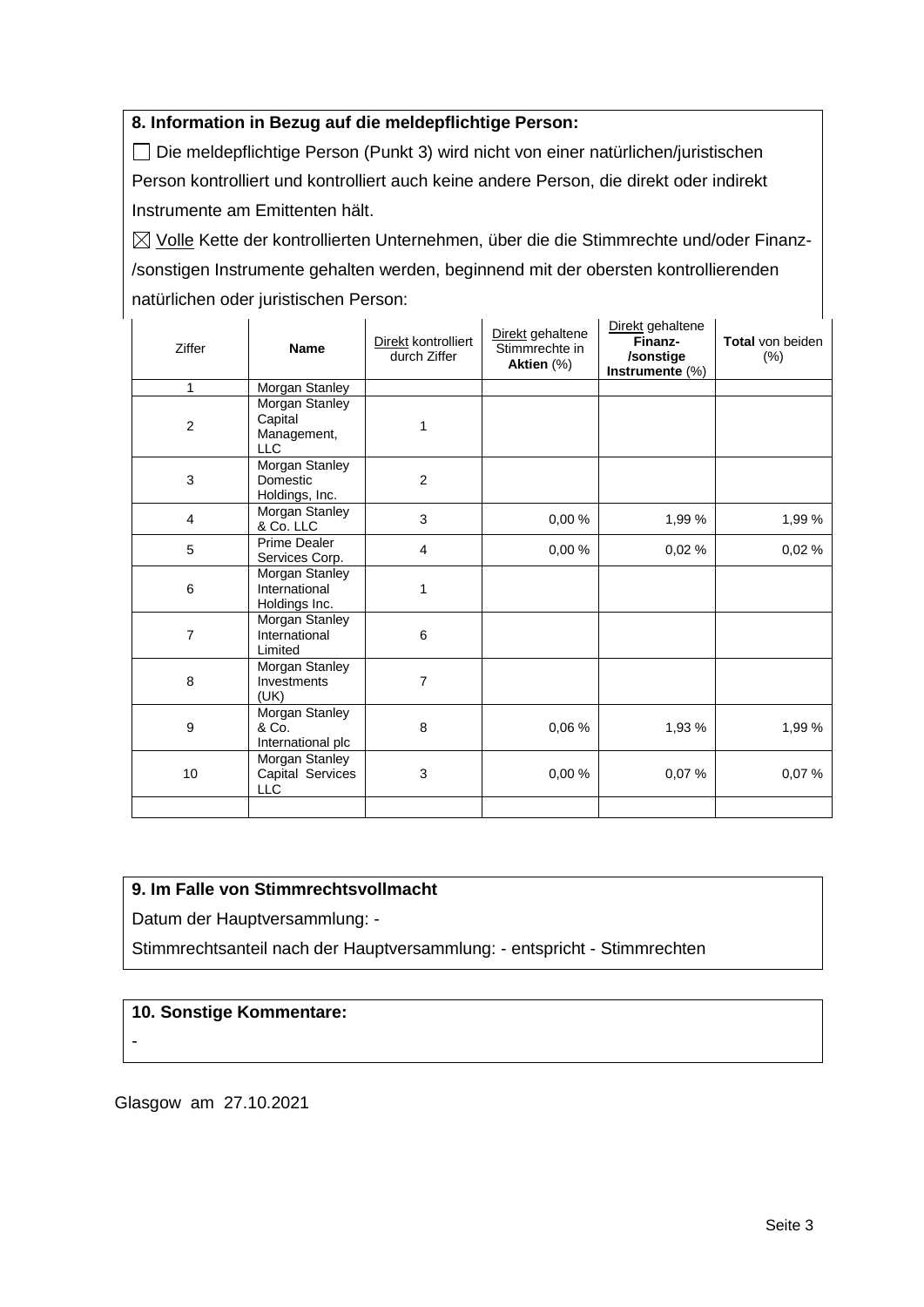# **Major holdings notification pursuant to Sec. 130 to 134 BörseG 2018**

Glasgow , 27.10.2021

### **Overview**

#### **Notification made after deadline**

Caution: In case of violations of major holdings notification rules, please pay attention to Section 137 BörseG 2018 (Suspension of voting rights)

- **1. Issuer:** S&T AG
- **2. Reason for the notification:** Acquisition or disposal of financial/other instruments

#### **3. Person subject to notification obligation**

**Name:** Morgan Stanley

**City:** Wilmington, Delaware

**Country:** USA

**4. Name of shareholder(s):** Morgan Stanley & Co. International plc

**5. Date on which the threshold was crossed or reached:** 25.10.2021

### **6. Total positions**

|                                                                                | % of voting rights<br>attached to<br>shares $(7.A)$ | % of voting rights<br>through<br>financial/other<br>instruments $(7.B.1 +$<br>7.B.2 | <b>Total</b> of both in %<br>$(7.A + 7.B)$ | Total number of<br>voting rights of<br>issuer |  |  |
|--------------------------------------------------------------------------------|-----------------------------------------------------|-------------------------------------------------------------------------------------|--------------------------------------------|-----------------------------------------------|--|--|
| Resulting situation on the<br>date on which threshold<br>was crossed / reached | 0.06%                                               | 4.00 %                                                                              | 4.07 %                                     | 66 096 103                                    |  |  |
| Position of previous<br>notification (if applicable)                           | 0.06%                                               | 3.94%                                                                               | 4.00 %                                     |                                               |  |  |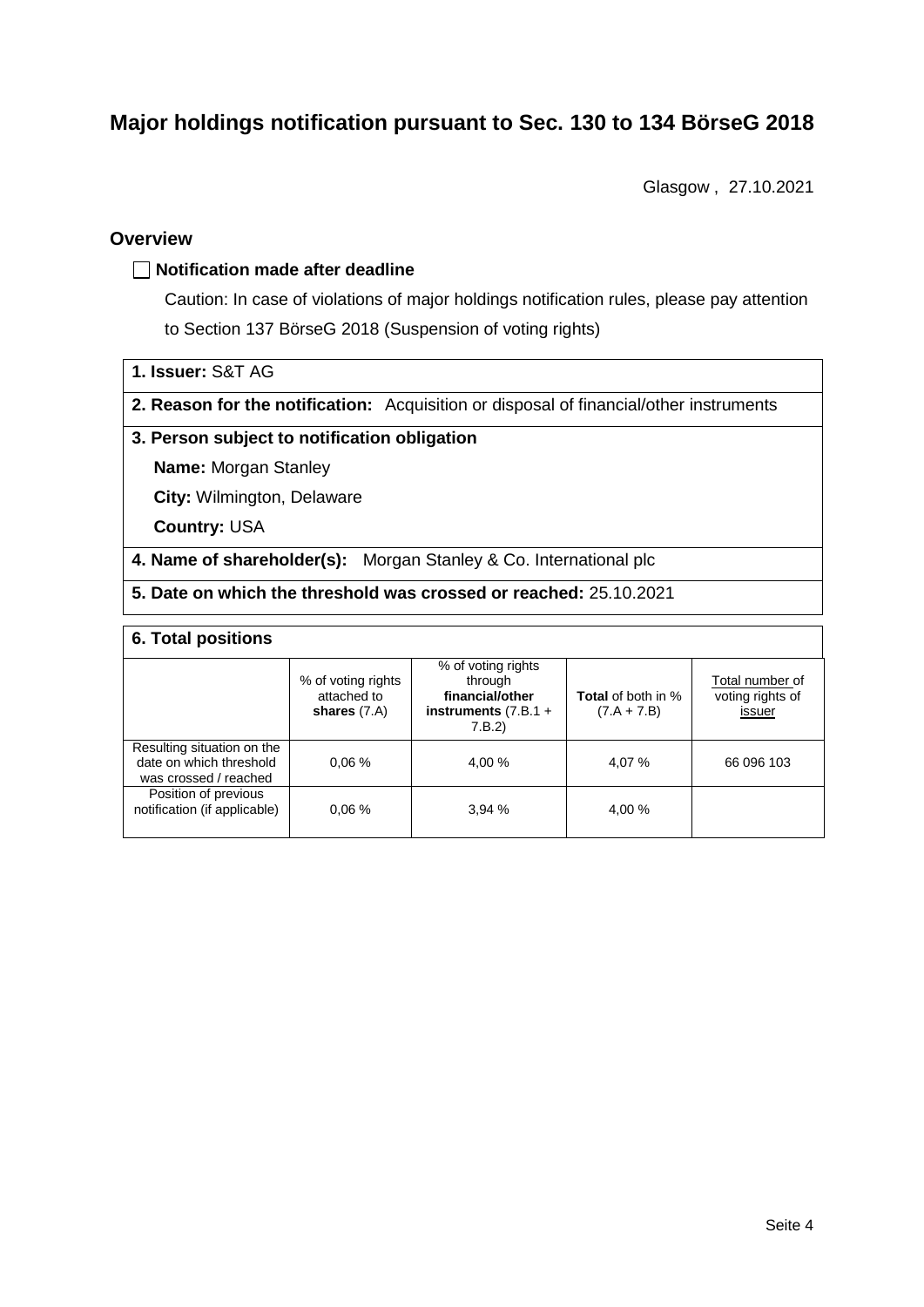## **Details**

|  |  |  |  |  | 7. Notified details of the resulting situation: |
|--|--|--|--|--|-------------------------------------------------|
|--|--|--|--|--|-------------------------------------------------|

| A: Voting rights attached to shares |                                    |                                      |                                    |                                      |  |  |
|-------------------------------------|------------------------------------|--------------------------------------|------------------------------------|--------------------------------------|--|--|
| <b>ISIN Code</b>                    | Number of voting rights            |                                      | % of voting rights                 |                                      |  |  |
|                                     | Direct<br>(Sec 130 BörseG<br>2018) | Indirect<br>(Sec 133 BörseG<br>2018) | Direct<br>(Sec 130 BörseG<br>2018) | Indirect<br>(Sec 133 BörseG<br>2018) |  |  |
| AT0000A0E9W5                        |                                    | 42 270                               |                                    | 0.06%                                |  |  |
| <b>SUBTOTAL A</b>                   | 42 270                             |                                      |                                    | 0.06%                                |  |  |

| B 1: Financial / Other Instruments pursuant to Sec. 131 para. 1 No. 1 BörseG 2018 |                                                                                                                                                         |                     |             |       |  |  |
|-----------------------------------------------------------------------------------|---------------------------------------------------------------------------------------------------------------------------------------------------------|---------------------|-------------|-------|--|--|
| Type of instrument                                                                | Number of voting<br>rights that may be<br><b>Expiration Date</b><br>Exercise Period<br>% of voting rights<br>acquired if the<br>instrument is exercised |                     |             |       |  |  |
| Right of recall over<br>securities lending<br>agreements                          | at any time                                                                                                                                             | at any time         | 2 2 1 5 8 1 | 3,35% |  |  |
|                                                                                   |                                                                                                                                                         | <b>SUBTOTAL B.1</b> | 2 211 581   | 3,35% |  |  |

| B 2: Financial / Other Instruments pursuant to Sec. 131 para. 1 No. 2 BörseG 2018 |                                     |                    |                               |                            |                       |
|-----------------------------------------------------------------------------------|-------------------------------------|--------------------|-------------------------------|----------------------------|-----------------------|
| Type of instrument                                                                | Expiration<br>Date                  | Exercise<br>Period | Physical /<br>Cash Settlement | Number of<br>voting rights | % of voting<br>rights |
| <b>Equity Swap</b>                                                                | From<br>21.01.2022 to<br>15.09.2025 | at any time        | Cash                          | 434 596                    | 0.66%                 |
| <b>Retail Structured</b><br>Product                                               | 06.08.2068                          | at any time        | Cash                          | 45                         | 0.00%                 |
|                                                                                   |                                     |                    | <b>SUBTOTAL B.2</b>           | 434 641                    | 0.66%                 |